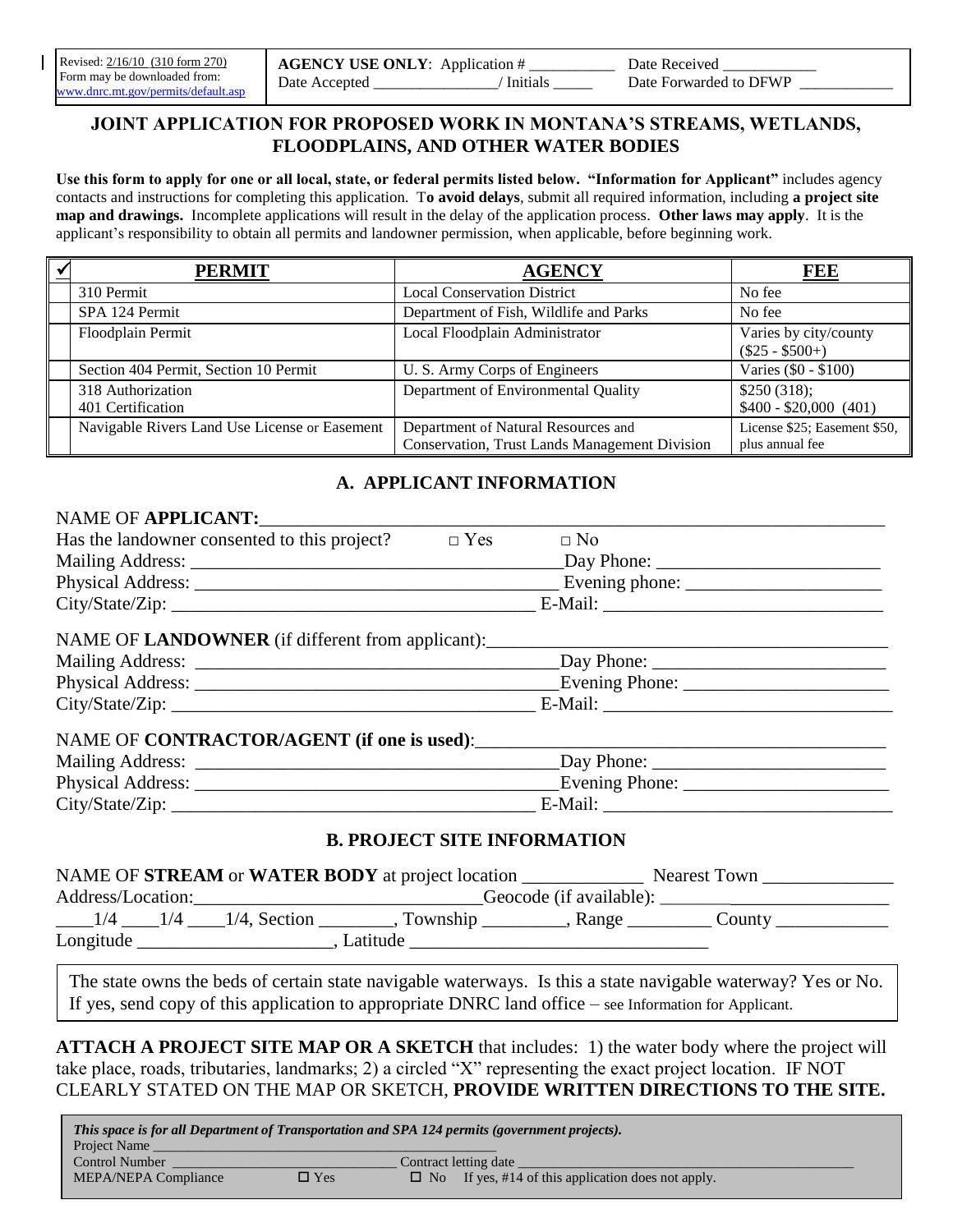### **C. PROJECT INFORMATION**

| 1. TYPE OF PROJECT (check all that apply) |                                          |                          |  |  |  |  |
|-------------------------------------------|------------------------------------------|--------------------------|--|--|--|--|
| $\Box$ Bridge/Culvert/Ford Construction   | $\Box$ Fish Habitat                      | $\Box$ Mining            |  |  |  |  |
| $\Box$ Bridge/Culvert/Ford Removal        | $\Box$ Recreation (docks, marinas, etc.) | $\Box$ Dredging          |  |  |  |  |
| $\Box$ Road Construction/Maintenance      | $\Box$ New Residential Structure         | $\Box$ Core Drill        |  |  |  |  |
| $\Box$ Bank Stabilization/Alteration      | $\Box$ Manufactured Home                 | $\Box$ Placement of Fill |  |  |  |  |
| $\Box$ Flood Protection                   | $\Box$ Improvement to Existing Structure | $\Box$ Diversion Dam     |  |  |  |  |
| $\Box$ Channel Alteration                 | $\Box$ Commercial Structure              | $\Box$ Utilities         |  |  |  |  |
| $\Box$ Irrigation Structure               | $\Box$ Wetland Alteration                | $\Box$ Pond              |  |  |  |  |
| $\Box$ Water Well/Cistern                 | $\Box$ Temporary Construction Access     | $\Box$ Debris Removal    |  |  |  |  |
| $\Box$ Excavation/Pit                     | $\Box$ Other                             |                          |  |  |  |  |

### 2. **PLAN OR DRAWING** of the proposed project **MUST** be attached. **This plan or drawing must include**:

- a plan view (looking at the project from above) a cross section or profile view
- dimensions of the project (height, width, depth in feet) an elevation view
- 
- 
- 
- 
- 
- location of storage or stockpile materials dimensions and location of fill or excavation sites
- drainage facilities location of existing or proposed structures, such as • an arrow indicating north buildings, utilities, roads, or bridges

|  |  | 3. IS THIS APPLICATION FOR an annual maintenance permit?                                                     | $\Box$ Yes | $\Box$ No |  |
|--|--|--------------------------------------------------------------------------------------------------------------|------------|-----------|--|
|  |  | (If yes, an annual plan of operation must be attached to this application – see "Information for Applicant") |            |           |  |

| 4. PROPOSED CONSTRUCTION DATE. Include a project timeline. Start date                    |           |
|------------------------------------------------------------------------------------------|-----------|
| Finish date $\angle$ / $\angle$ Is any portion of the work already completed? $\Box$ Yes | $\Box$ No |
| (If yes, describe the completed work.)                                                   |           |

# 5. **WHAT IS THE PURPOSE** of the proposed project?

6. **WHAT IS THE CURRENT CONDITION** of the proposed project site? Include a description of the existing vegetation, bank condition, bank slope, and height. What other structures are nearby?

### 7. **PROVIDE A BRIEF DESCRIPTION** of the proposed project.

8. **PROJECT DIMENSIONS**. How many linear feet of bank will be impacted? How far will the proposed project encroach into and extend away from the water body?

9. **VEGETATION**. What type and how much vegetation will be removed or covered with fill material?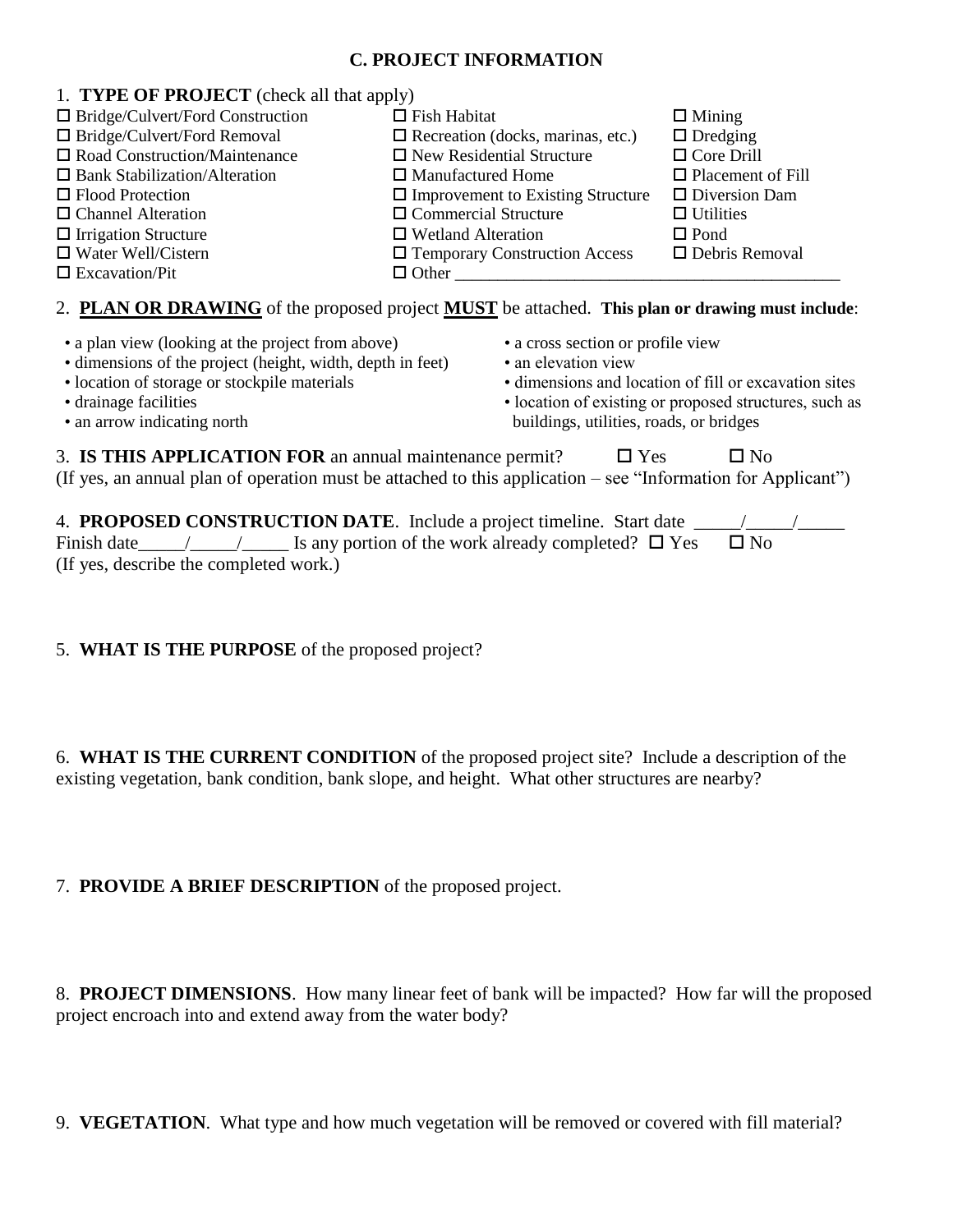10. **MATERIALS**. Describe the materials to be used and how much.

Cubic yards/Linear feet Size and Type Source Source

11. **EQUIPMENT**. What equipment is proposed to be used for the work? Where and how will the equipment be used on the stream bank and/or the waterbody?

12. **CONSIDER THE IMPACTS** OF THE PROPOSED PROJECT, EVEN IF TEMPORARY. Describe planned efforts during and after construction to:

- Minimize erosion, sedimentation, or turbidity?
- Minimize stream channel alterations?
- Minimize effects to stream flow or water quality caused by materials used or removal of ground cover?
- Minimize effects on fish and aquatic habitat?
- Minimize risks of flooding or erosion problems upstream and downstream?
- Revegetate/protect existing vegetation and control weeds?

# 13. **WHAT ARE THE NATURAL RESOURCE BENEFITS** of the proposed project?

14**. LIST ALTERNATIVES** to the proposed project. Why was the proposed alternative selected?

**D. ADDITIONAL INFORMATION FOR SECTION 404, SECTION 10, AND FLOODPLAIN PERMITS.** If applying for a Section 404 or Section 10 permit, fill out questions 1-3. If applying for a floodplain permit, fill out questions 3-6. (Additional information is required for floodplain permits – See "Information for Applicant.")

1. Will the project involve placement of fill material in a wetland? If yes, describe. How much wetland area will be filled? Calculate the area impacted by fill activity or other disturbance. Note: A delineation of the wetland may be required.